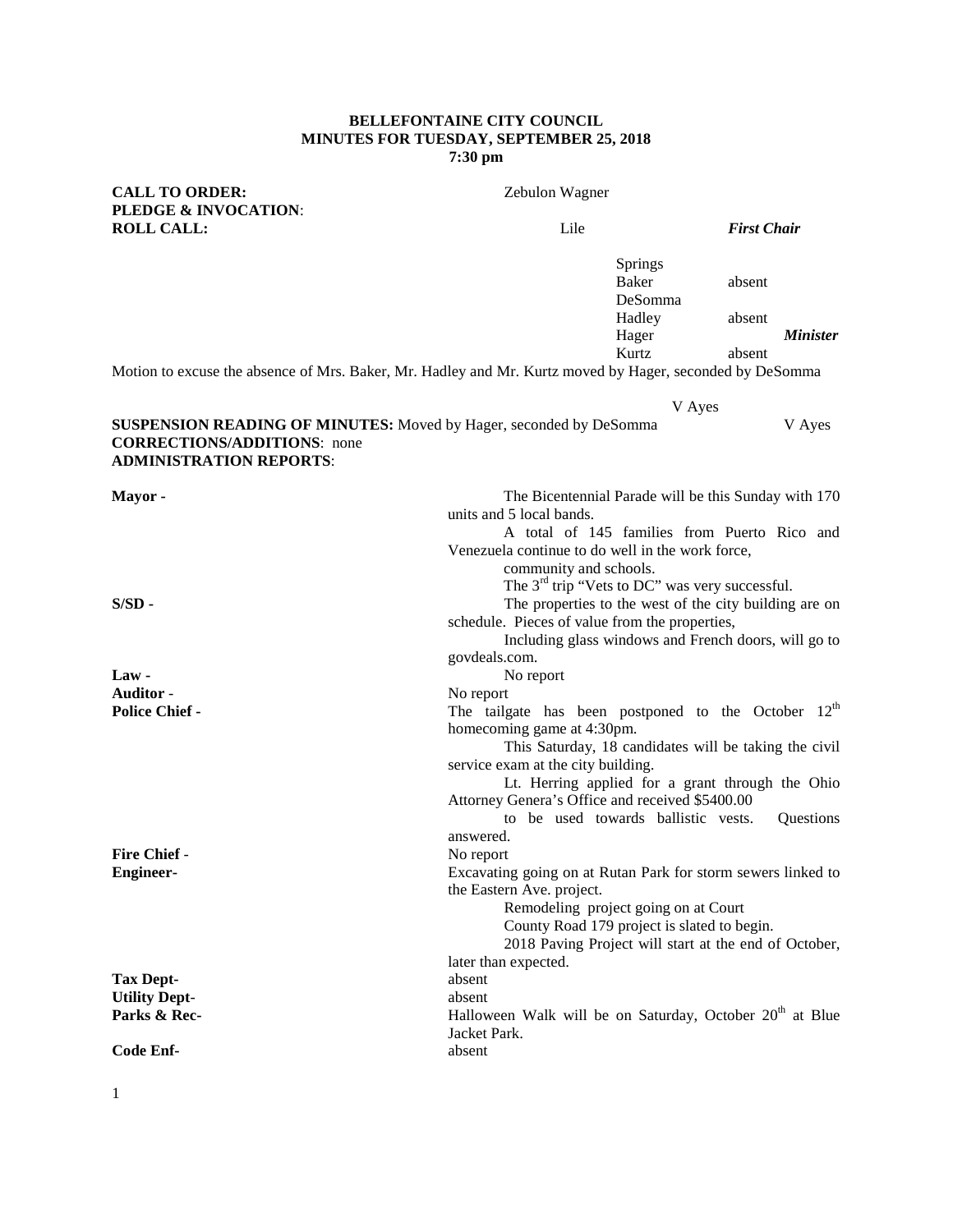| <b>Economic Dev-</b><br>Bellefontaine Regional Airport, highlighting "Stars in Recognition"<br>DP&L-                                | Attended the US/Japan Conference in Omaha.<br>The Chamber of Commerce Annual Banquet will be held October $3rd$ at 5:30 pm at the<br>Mayor Stahler comments that there is a nice selection<br>of people being recognized.<br>absent                                                                                                                                                                                                                                                                                                     |  |  |
|-------------------------------------------------------------------------------------------------------------------------------------|-----------------------------------------------------------------------------------------------------------------------------------------------------------------------------------------------------------------------------------------------------------------------------------------------------------------------------------------------------------------------------------------------------------------------------------------------------------------------------------------------------------------------------------------|--|--|
| <b>REPORTS OF STANDING COMMITTEES:</b>                                                                                              |                                                                                                                                                                                                                                                                                                                                                                                                                                                                                                                                         |  |  |
| <b>Rules</b> -<br>Finance -<br><b>Utilities -</b><br>Safety -<br><b>Streets</b> -<br>Sidewalks, Curbs & Parks -No report<br>Audit – | Explained ordinances on the agenda<br>Explained ordinances on the agenda<br>No report<br>No report<br>No report<br>No report                                                                                                                                                                                                                                                                                                                                                                                                            |  |  |
| <b>COMMUNICATIONS FROM CITIZENS:</b>                                                                                                |                                                                                                                                                                                                                                                                                                                                                                                                                                                                                                                                         |  |  |
| <b>INTRODUCTION OF ORDINANCES:</b>                                                                                                  |                                                                                                                                                                                                                                                                                                                                                                                                                                                                                                                                         |  |  |
| 1.                                                                                                                                  | <b>ORDINANCES FOR 1ST READING</b>                                                                                                                                                                                                                                                                                                                                                                                                                                                                                                       |  |  |
| 18-67                                                                                                                               | AN ORDINANCE AMENDING ORDINANCE 18-<br>А.<br><b>39 ACCEPTING APPLICATION FOR</b><br>ANNEXATION OF CERTAIN REAL ESTATE TO<br>THE CITY OF BELLEFONTAINE, OHIO,<br>LOCATED ON COUNTY ROAD 10 ADJACENT<br>TO THE CITY OF BELLEFONTAINE,<br>OHIO, CONTAINING 1.597 ACRES, MORE OR<br>LESS, AND AGREEING TO MAINTAIN<br>THE FULL WIDTH OF CR 10 IN THE 100 FEET<br>LENGTH OF SAID REAL ESTATE AND<br>DECLARING AN EMERGENCY IN THE CITY OF<br>BELLEFONTAINE, OHIO.<br><b>RULES</b><br>$3RR-$<br>Moved by Hager, seconded by DeSomma<br>V Ayes |  |  |

18-68 B. AN ORDINANCE AUTHORIZING AND ESTABLISHING SECTION 719.11 ENTITLED ESTABLISHING SECTION 719.11 "FARMER'S MARKET" OF THE CODIFIED ORDINANCES OF THE CITY OF BELLEFONTAINE, OHIO REGARDING THE REGULATION OF FARMER'S MARKETS.

## **RULES**

3RR- Moved by Hager, seconded by DeSomma V Ayes

2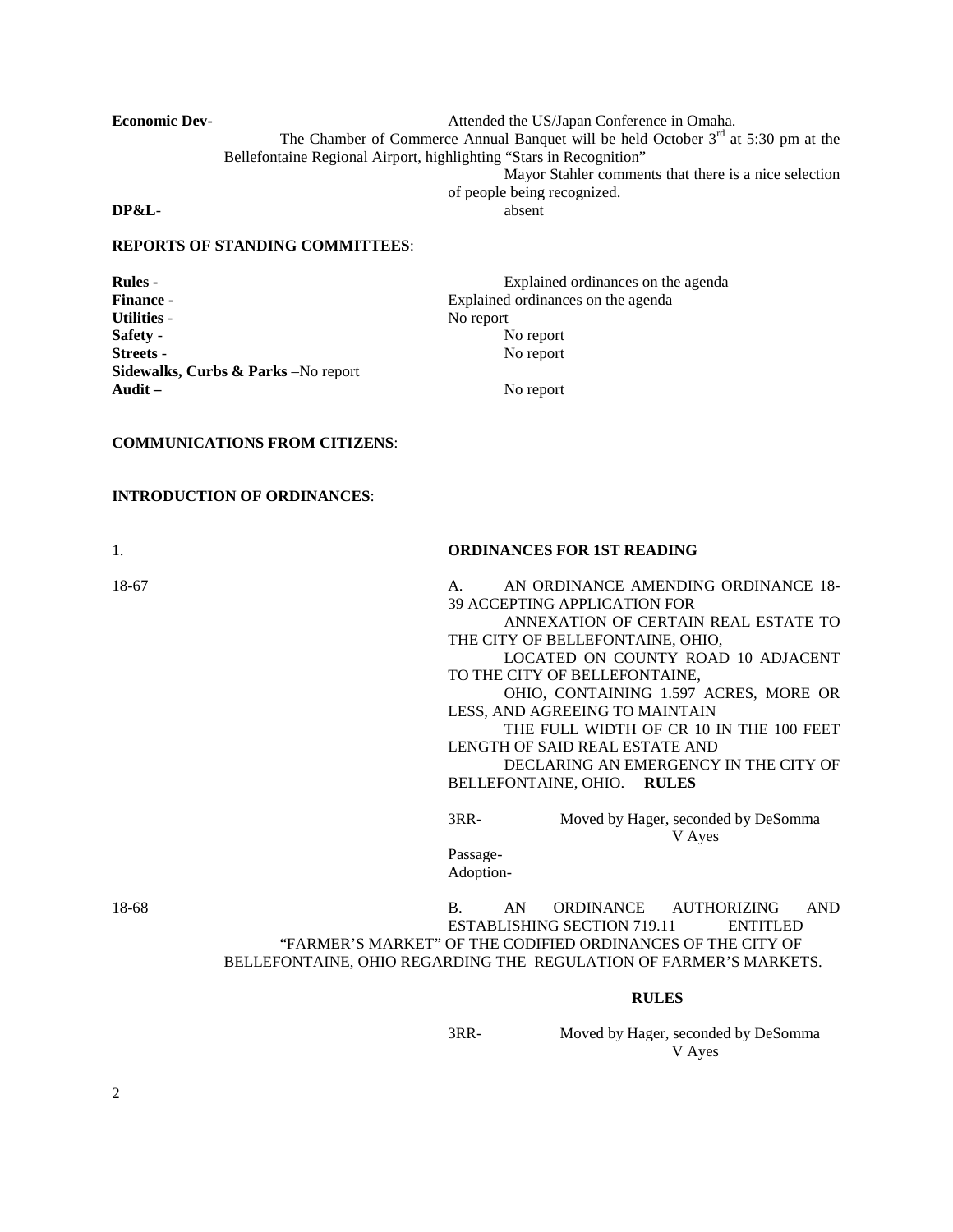|       | Passage-<br>Adoption-                                                                                                                                                                                                                                                                                       |
|-------|-------------------------------------------------------------------------------------------------------------------------------------------------------------------------------------------------------------------------------------------------------------------------------------------------------------|
| 18-69 | <b>THE</b><br>$C_{\cdot}$<br>AN<br><b>ORDINANCE</b><br><b>AUTHORIZING</b><br>SERVICE-SAFETY DIRECTOR TO ENTER INTO<br>CONTRACT FOR THE PURCHASE OF A NEW<br>STUMP GRINDER FOR USE BY THE<br>STREET DEPARTMENT AND DECLARING AN<br><b>EMERGENCY IN THE CITY OF</b><br>BELLEFONTAINE, OHIO.<br><b>FINANCE</b> |
|       | 3RR-<br>Moved by Springs, seconded by DeSomma<br>V Ayes<br>Passage-<br>Adoption-                                                                                                                                                                                                                            |
| 2.    | <b>ORDINANCES FOR 2ND READING</b>                                                                                                                                                                                                                                                                           |
| 18-64 | AN ORDINANCE AMENDING ORDINANCE 17-<br>A.<br>57 WHICH ESTABLISHED COMPENSATION<br>OF THE BELLEFONTAINE MUNICIPAL COURT<br>JUDGE FOR 2018 AND DECLARING AN<br><b>CITY</b><br><b>EMERGENCY</b><br>IN<br><b>THE</b><br><b>OF</b><br>BELLEFONTAINE, OHIO.<br><b>FINANCE</b>                                     |
|       | 3RR-<br>Moved by Springs, seconded by DeSomma<br>V Ayes<br>Passage-<br>Adoption-                                                                                                                                                                                                                            |
| 3.    | <b>ORDINANCES FOR 3RD READING</b>                                                                                                                                                                                                                                                                           |

## **COMMUNICATIONS FROM CLERK:** none

**COMMUNICATIONS FROM COUNCIL:** Mrs. Hager asks about the status of the Armory building. Mayor Stahler explains that the city is still splitting expenses with the County for now, as the County is using the building for storage. The Commissioners are working to move all storage back to the Court House. Mr. Stolly explains the original agreement with the County.

*Mr. Lile states that he has pictures of all items of value that were removed from the W. Sandusky properties.*  President Wagner sets the following hearings for October  $9<sup>th</sup>$ , 2018

> 7:00 pm – to consider the petition by the GPD Group to vacate 165 sq, ft. of alley right of way.

> 7:05 pm – to consider the petition by Patrick James of P. Allan Properties to vacate the 212.5 foot long

portion of Miami Avenue.

*Mr. Myers publicly thanks the people involved in the "Faith, Hope, Love" Project, who made a big impact in our*